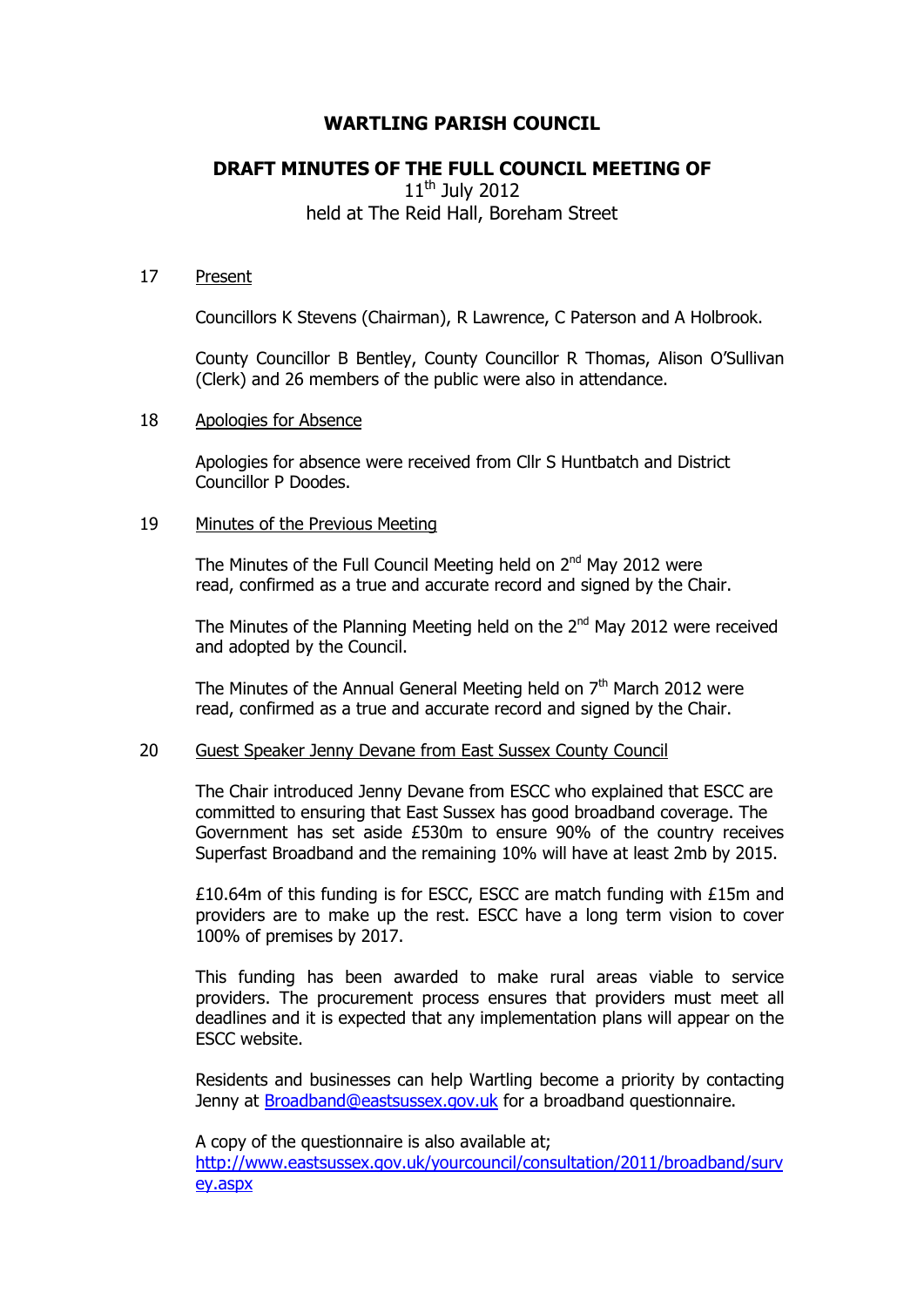## 21 Clerk's Report

The Clerk reported that she has attended General Power of Competence Training and has submitted section 7 of CiLCA to the SLCC.

The general power of competence replaces the power of wellbeing and gives eligible parish councils in England the power to do anything that individuals can do, that is not specifically prohibited by law. It is found in The Localism Act 2011.

## 22 Disclosures of Interests

There were no disclosures of interest in any items on this agenda and there were no reported changes to the Register of Interests.

The meeting was then suspended.

## 23 PCSO Simon French

PCSO Simon French was not available to attend this meeting.

## 24 Reports from County Councillors

C Cllr Thomas attended a meeting in London about flooding. Water shortage is an ongoing problem and towns such as Uckfield and Lewes need bundled reservoirs but these are too expensive so other alternatives are being investigated.

He said that although the Fire Service is still a service to be proud of, it does have an increasing number of grievance panel meetings but cases have proved to be unfounded.

C Cllr Bentley reported that ESCC is looking into the high number of school exclusions by working closely with schools, and the County Council is also looking into new ways of providing elderly care. Dementia can start at 40 and ESCC is aiming to be 'dementia friendly'.

#### 25 Ouestions from Members of the Public

Ms Jones asked what ESCC is doing to improve the care of dementia patients. As this is the responsibility of the NHS residents are asked to raise their concerns in the consultation 'to protect and improve health and well being and reduce health inequalities in East Sussex'.

The email address for this is: [www.eastsussex.gov.uk/haveyoursay](http://www.eastsussex.gov.uk/haveyoursay)

Concerns were also raised about whether the infrastructure is in place for the new builds in the Core Strategy. There is to be a Community Infrastructure Levy (CIL), which is a charge imposed on new developments to improve the infrastructure.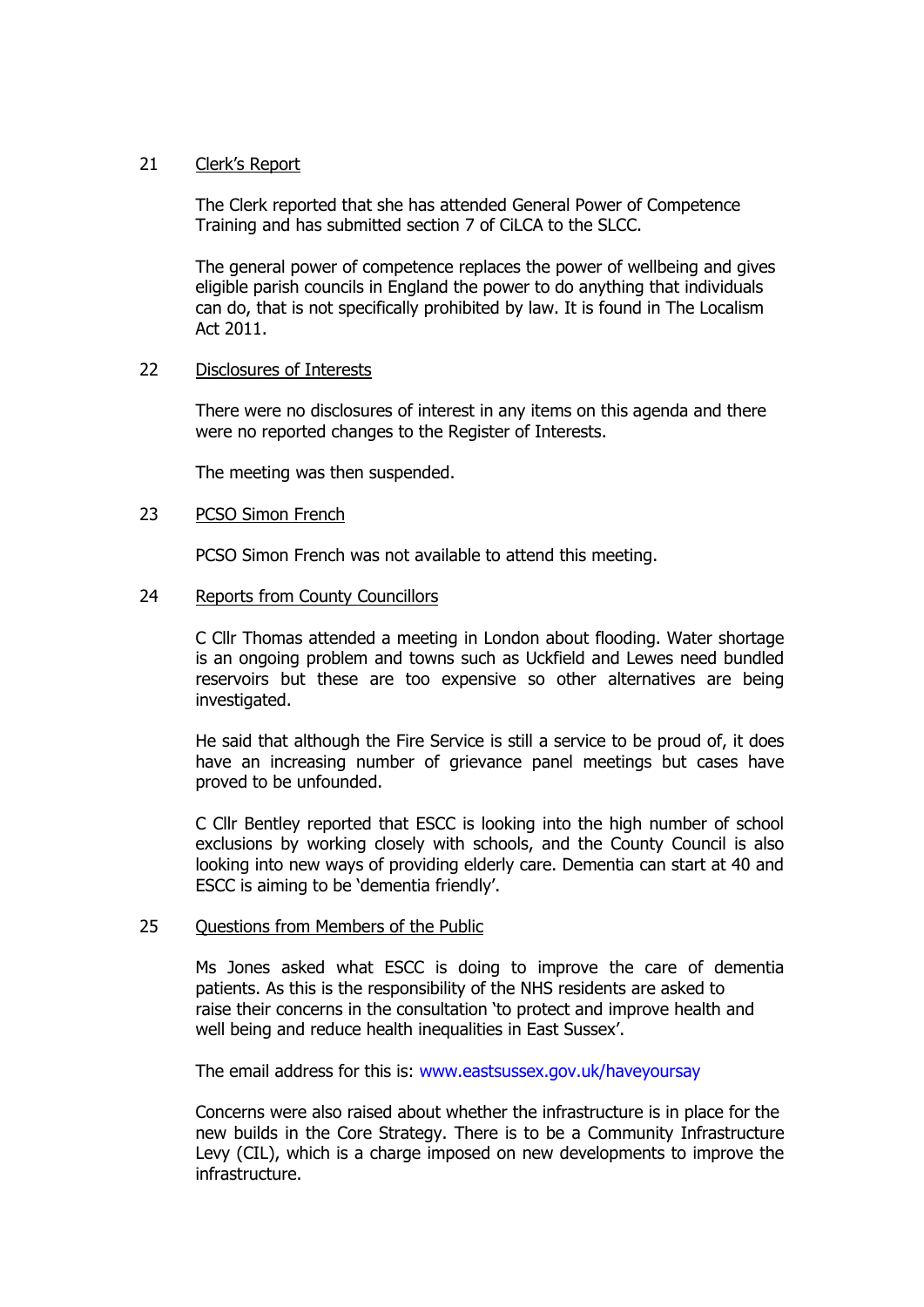It was also noted that the Planning Inspector is likely to need a plan from the Water Companies before the Core Strategy can be formally approved.

The meeting was then re-opened.

## 26 Reports

a) Planning

Councillor Stevens reported that;

- i: The case regarding the Pevensey Marshes is progressing, there has been a hearing and the case is now going to the Magistrates Court in November.
- ii: The planning issues raised at previous meeting, such as the stables at Wood Lane/Jenner Lane, have been reported and responses are awaited from the owners.
- b) Environment North/South

Councillor Lawrence reported that there has been an increase in rubbish dumping and flytipping in the parish but Wealden have removed everything promptly.

He is also to take up complaints about the poor state of grass cutting in the parish with ESCC.

c) Footpaths and Highways

The Wartling Road will be closed for resurfacing in August. Mr Braxton from The Lamb raised concerns for his business and asked for a schedule of works. ESCC will make arrangements with local businesses nearer the time and the clerk will notify Mr Braxton when the exact dates are known to the Parish Council.

d) Police/Crime

House burglaries are less than 2 a week in the whole of the Wealden area. Metal theft is on the increase and residents were told about Operation Creosote, where police mark equipment in outbuildings in case it is stolen.

A Static Detection Radar System was fitted in Wartling Road in April and Boreham Street in June. Mean vehicle speeds were recorded but few vehicles exceeded the speed limit. Both roads are to have occasional police speed traps in the future.

e) Communications

Councillor Holbrook reported that there are approximately 40 hits per day on the new Parish Council website.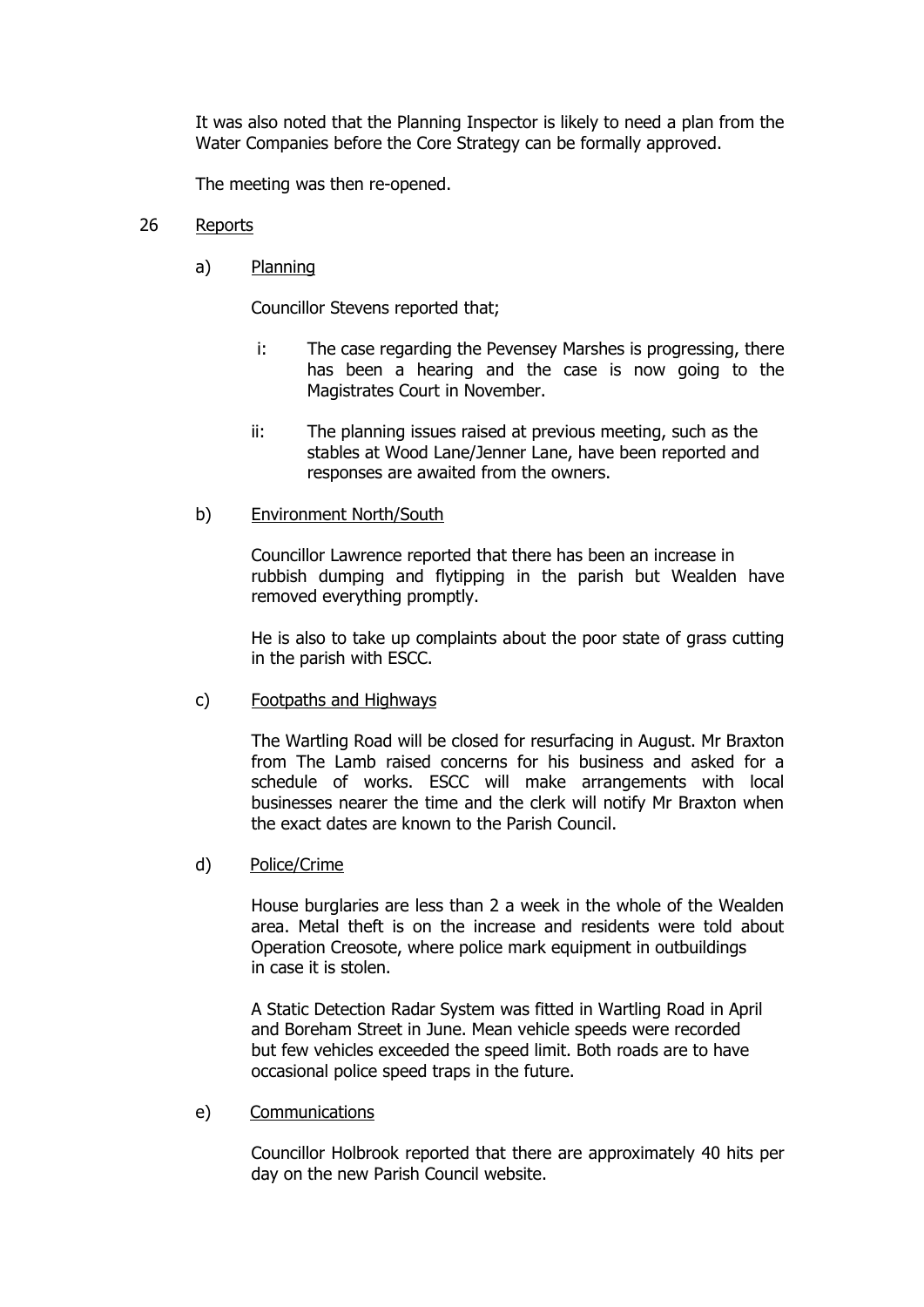The Community Services page has information about broadband and a link to the ESCC website. He has successfully negotiated more capacity and can now add more information and photographs.

He also reported that the Parish Council distribution list now has 79 email addresses and he appealed for more community notices.

The Chair thanked Councillor Holbrook for all his hard work on the website.

f) Finance

The Clerk reported that the Parish Council has passed the Internal Audit and Councillors read through and accepted the financial reports dated 14<sup>th</sup> June 2012

## 27 Reports from Outside Meetings and Courses

Councillor Stevens attended the Sussex Association of Local Council's meeting. Benefit changes mean the council tax base is changing and could mean that the Parish Council element shows an increase despite the precept not changing.

Changes to the benefit system will see some families worse off by up to £399 a week as benefits will then be paid monthly, direct to the individual (including the housing benefit).

## 28 Co-option of Residents

Councillors **resolved** unanimously that Daren Permaul is co-opted as a Parish Councillor to Wartling Parish Council. Mr Permaul kindly accepted the role and was welcomed by the Chair.

#### 29 Queen's Diamond Jubilee

The Chair thanked Cllr Huntbatch and all those who organised the recent Jubilee events, which were enjoyed by all.

Discussions about the Jubilee Tree took place as the Historical Society wish to donate a tree. The Reid Hall Committee cannot allocate a suitable place so a spot on Beacon's Green by PGL is now being considered.

#### 30 Register of Interest

Councillors were asked to complete the new Register of Interest Form by 28<sup>th</sup> July 2012.

Failure to complete the form within that date is now a criminal offence.